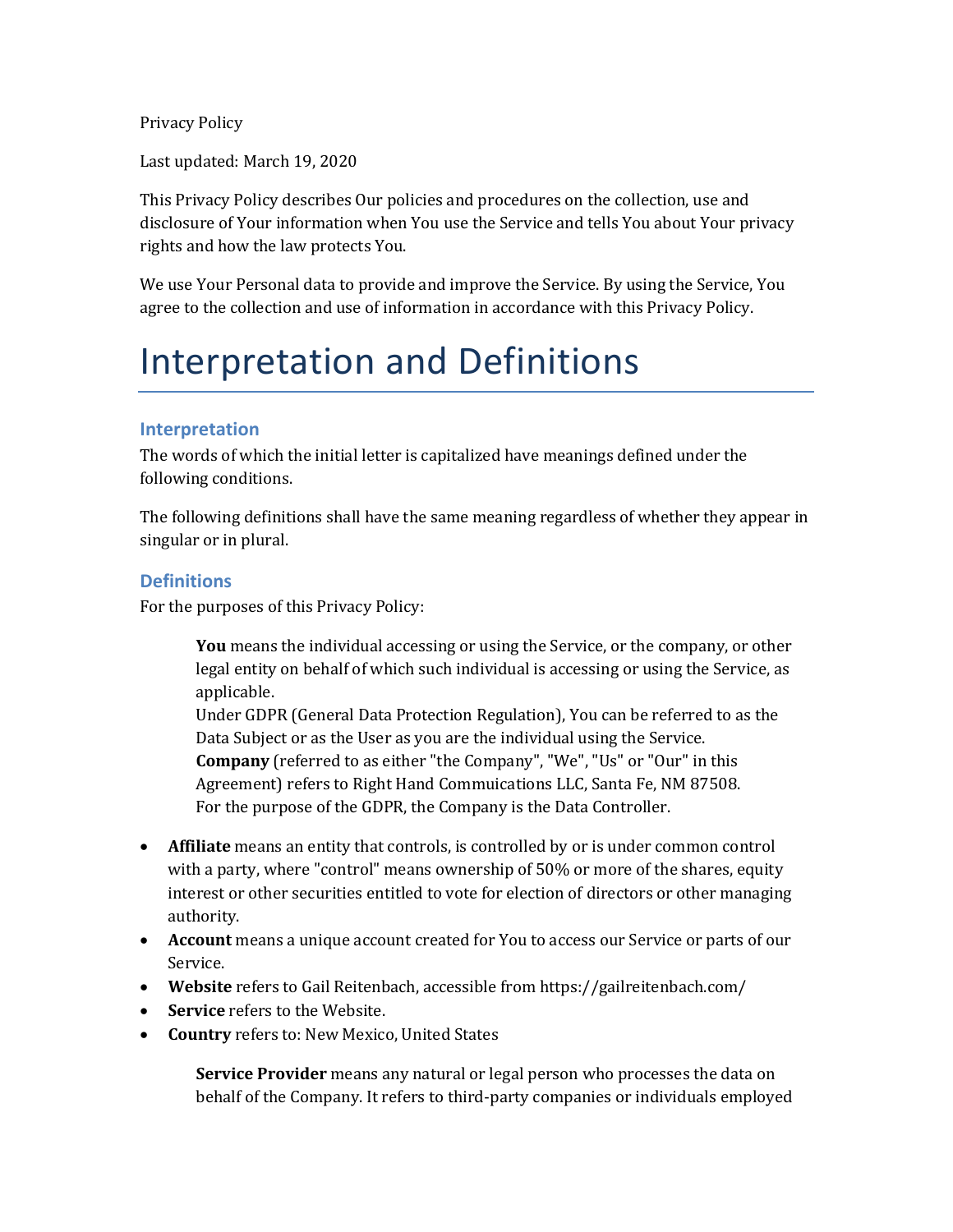by the Company to facilitate the Service, to provide the Service on behalf of the Company, to perform services related to the Service or to assist the Company in analyzing how the Service is used.

For the purpose of the GDPR, Service Providers are considered Data Processors.

- Third-party Social Media Service refers to any website or any social network website through which a User can log in or create an account to use the Service.
- **Facebook Fan Page** is a public profile named Right Hand Communications LLC specifically created by the Company on the Facebook social network, accessible from https://www.facebook.com/RightHandCommunications/

**Personal Data** is any information that relates to an identified or identifiable individual.

For the purposes for GDPR, Personal Data means any information relating to You such as a name, an identification number, location data, online identifier or to one or more factors specific to the physical, physiological, genetic, mental, economic, cultural or social identity.

- **Cookies** are small files that are placed on Your computer, mobile device or any other device by a website, containing the details of Your browsing history on that website among its many uses.
- **Usage Data** refers to data collected automatically, either generated by the use of the Service or from the Service infrastructure itself (for example, the duration of a page visit).
- Data Controller, for the purposes of the GDPR (General Data Protection Regulation), refers to the Company as the legal person which alone or jointly with others determines the purposes and means of the processing of Personal Data.
- **Do Not Track** (DNT) is a concept that has been promoted by US regulatory authorities, in particular the U.S. Federal Trade Commission (FTC), for the Internet industry to develop and implement a mechanism for allowing internet users to control the tracking of their online activities across websites.

## Collecting and Using Your Personal Data

## **Types of Data Collected**

#### **Personal Data**

While using Our Service, We may ask You to provide Us with certain personally identifiable information that can be used to contact or identify You. Personally identifiable information may include, but is not limited to:

- Email address
- First name and last name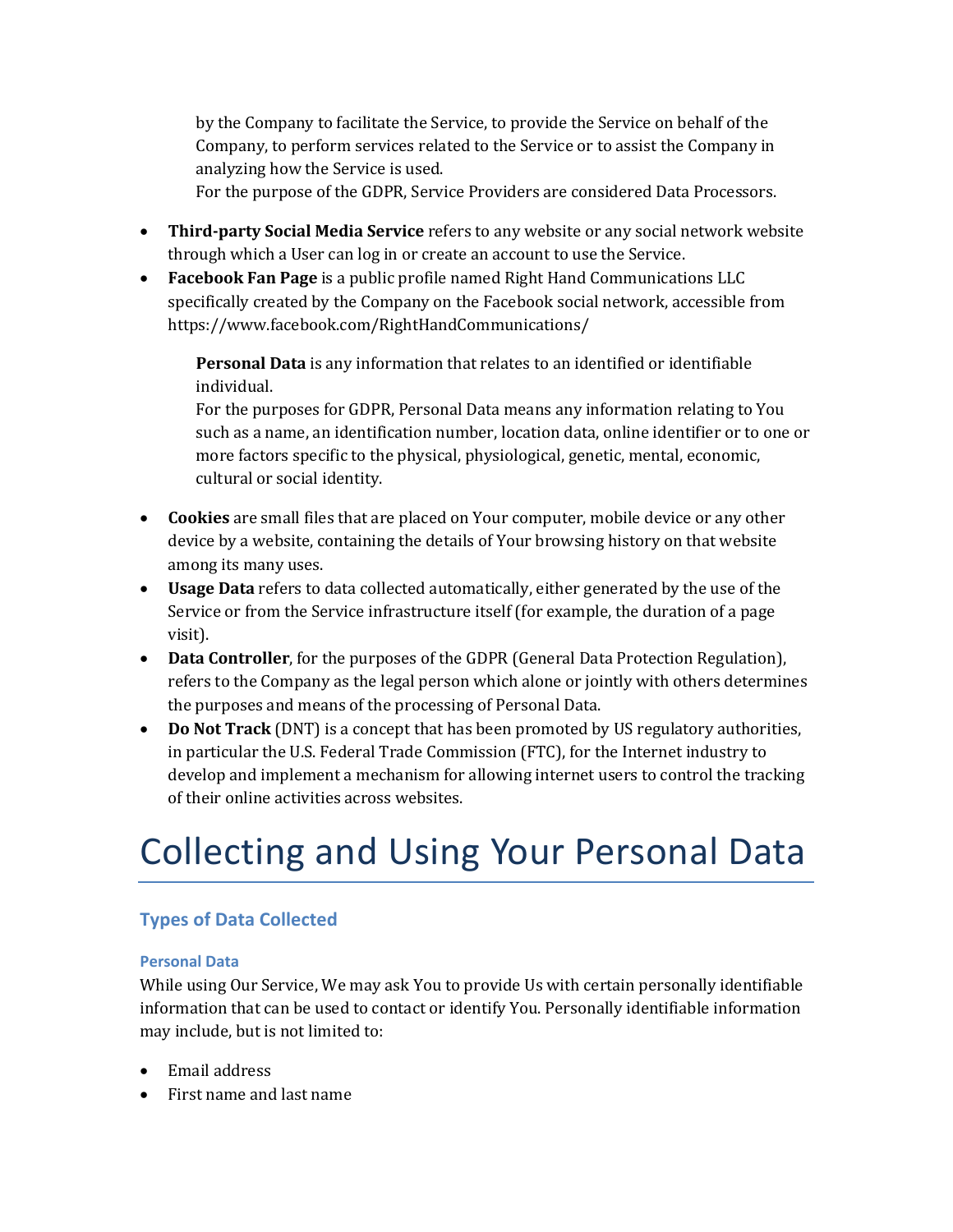#### • Usage Data

#### **Usage Data**

Usage Data is collected automatically when using the Service.

Usage Data may include information such as Your Device's Internet Protocol address (e.g. IP address), browser type, browser version, the pages of our Service that You visit, the time and date of Your visit, the time spent on those pages, unique device identifiers and other diagnostic data.

When You access the Service by or through a mobile device, We may collect certain information automatically, including, but not limited to, the type of mobile device You use, Your mobile device unique ID, the IP address of Your mobile device, Your mobile operating system, the type of mobile Internet browser You use, unique device identifiers and other diagnostic data.

We may also collect information that Your browser sends whenever You visit our Service or when You access the Service by or through a mobile device.

#### **Tracking Technologies and Cookies**

We use Cookies and similar tracking technologies to track the activity on Our Service and store certain information. Tracking technologies used are beacons, tags, and scripts to collect and track information and to improve and analyze Our Service.

You can instruct Your browser to refuse all Cookies or to indicate when a Cookie is being sent. However, if You do not accept Cookies, You may not be able to use some parts of our Service.

Cookies can be "Persistent" or "Session" Cookies. Persistent Cookies remain on your personal computer or mobile device when You go offline, while Session Cookies are deleted as soon as You close your web browser.

We use both session and persistent Cookies for the purposes set out below:

#### **Necessary / Essential Cookies**

Type: Session Cookies

Administered by: Us

Purpose: These Cookies are essential to provide You with services available through the Website and to enable You to use some of its features. They help to authenticate users and prevent fraudulent use of user accounts. Without these Cookies, the services that You have asked for cannot be provided, and We only use these Cookies to provide You with those services.

**Cookies Policy / Notice Acceptance Cookies**

Type: Persistent Cookies Administered by: Us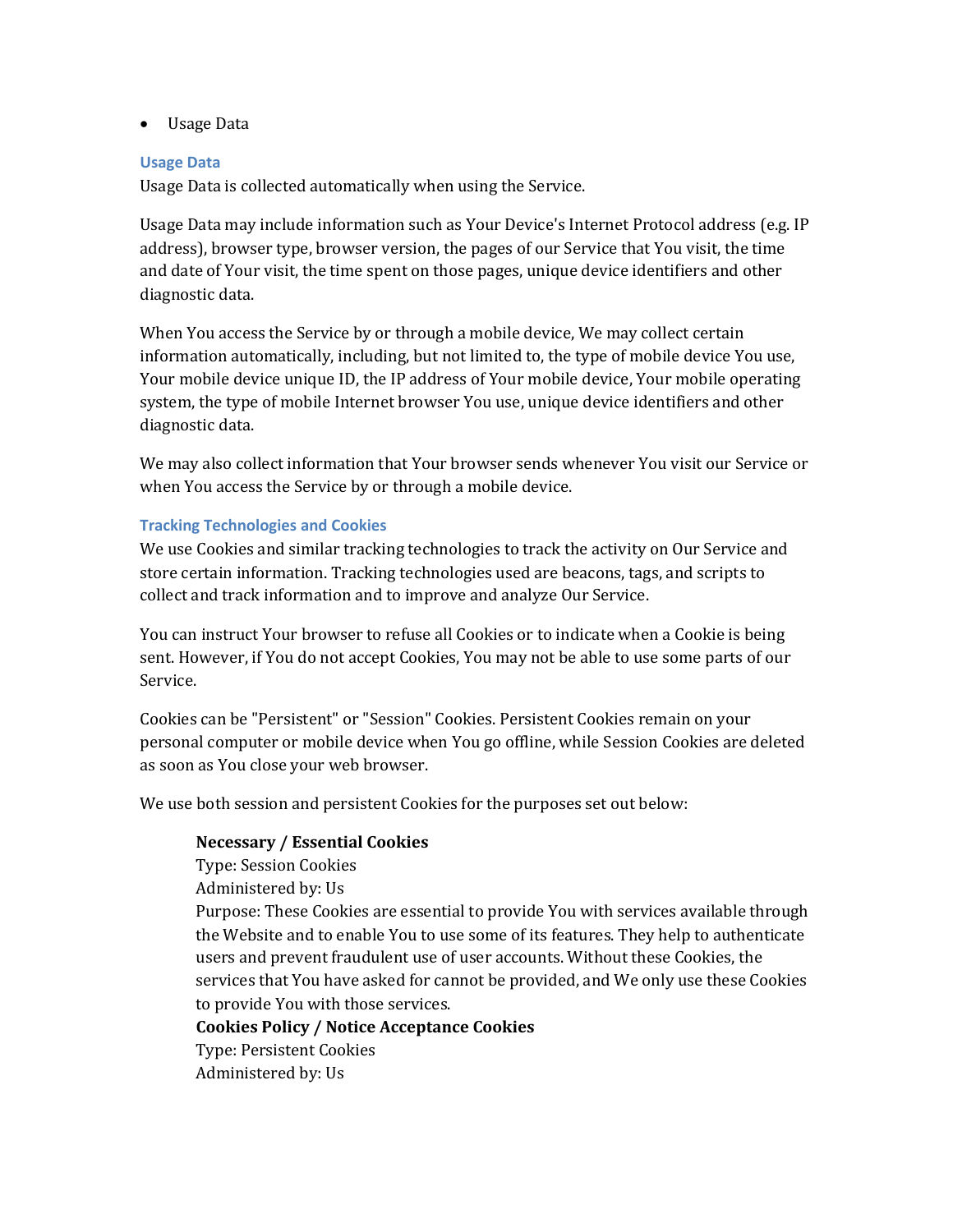Purpose: These Cookies identify if users have accepted the use of cookies on the Website.

#### **Functionality Cookies**

Type: Persistent Cookies

Administered by: Us

Purpose: These Cookies allow us to remember choices You make when You use the Website, such as remembering your login details or language preference. The purpose of these Cookies is to provide You with a more personal experience and to avoid You having to re-enter your preferences every time You use the Website. **Tracking and Performance Cookies** 

## Type: Persistent Cookies

Administered by: Third-Parties

Purpose: These Cookies are used to track information about traffic to the Website and how users use the Website. The information gathered via these Cookies may directly or indirectly identify you as an individual visitor. This is because the information collected is typically linked to a pseudonymous identifier associated with the device you use to access the Website. We may also use these Cookies to test new advertisements, pages, features or new functionality of the Website to see how our users react to them.

For more information about the cookies we use and your choices regarding cookies, please visit our Cookies Policy.

### **Use of Your Personal Data**

The Company may use Personal Data for the following purposes:

- To provide and maintain our Service, including to monitor the usage of our Service.
- To manage Your Account: to manage Your registration as a user of the Service. The Personal Data You provide can give You access to different functionalities of the Service that are available to You as a registered user.
- For the performance of a contract: the development, compliance and undertaking of the purchase contract for the products, items or services You have purchased or of any other contract with Us through the Service.
- To contact You: To contact You by email, telephone calls, SMS, or other equivalent forms of electronic communication, such as a mobile application's push notifications regarding updates or informative communications related to the functionalities, products or contracted services, including the security updates, when necessary or reasonable for their implementation.
- **To provide You** with news, special offers and general information about other goods, services and events which we offer that are similar to those that you have already purchased or enquired about unless You have opted not to receive such information.
- To manage Your requests: To attend and manage Your requests to Us.

We may share your personal information in the following situations: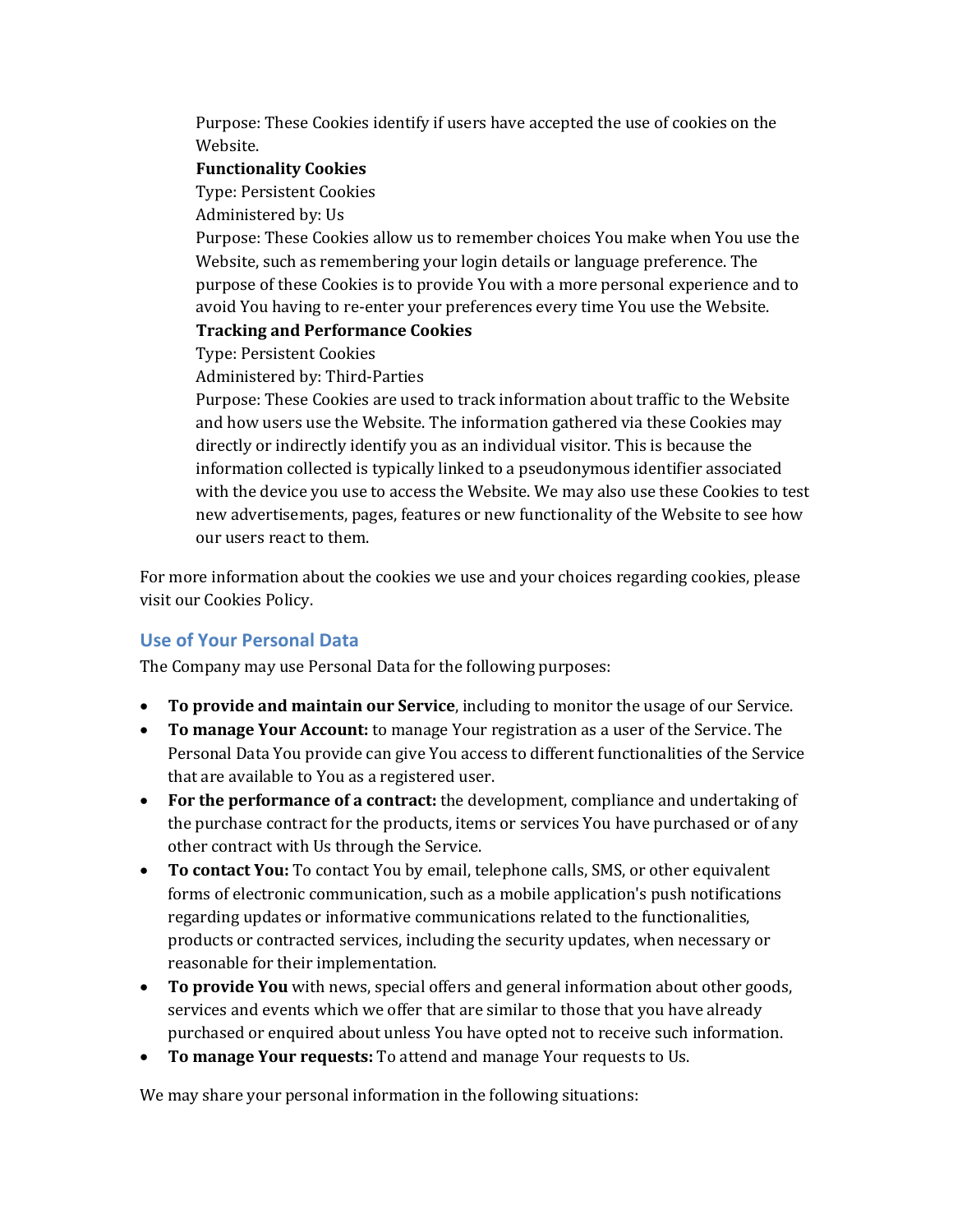- **With Service Providers:** We may share Your personal information with Service Providers to monitor and analyze the use of our Service, to show advertisements to You to help support and maintain Our Service, to contact You, to advertise on third party websites to You after You visited our Service or for payment processing.
- For Business transfers: We may share or transfer Your personal information in connection with, or during negotiations of, any merger, sale of Company assets, financing, or acquisition of all or a portion of our business to another company.
- **With Affiliates:** We may share Your information with Our affiliates, in which case we will require those affiliates to honor this Privacy Policy. Affiliates include Our parent company and any other subsidiaries, joint venture partners or other companies that We control or that are under common control with Us.
- With Business partners: We may share Your information with Our business partners to offer You certain products, services or promotions.
- With other users: when You share personal information or otherwise interact in the public areas with other users, such information may be viewed by all users and may be publicly distributed outside. If You interact with other users or register through a Third-Party Social Media Service, Your contacts on the Third-Party Social Media Service may see Your name, profile, pictures and description of Your activity. Similarly, other users will be able to view descriptions of Your activity, communicate with You and view Your profile.

### **Retention of Your Personal Data**

The Company will retain Your Personal Data only for as long as is necessary for the purposes set out in this Privacy Policy. We will retain and use Your Personal Data to the extent necessary to comply with our legal obligations (for example, if we are required to retain your data to comply with applicable laws), resolve disputes, and enforce our legal agreements and policies.

The Company will also retain Usage Data for internal analysis purposes. Usage Data is generally retained for a shorter period of time, except when this data is used to strengthen the security or to improve the functionality of Our Service, or We are legally obligated to retain this data for longer time periods.

### **Transfer of Your Personal Data**

Your information, including Personal Data, is processed at the Company's operating offices and in any other places where the parties involved in the processing are located. It means that this information may be transferred to  $-$  and maintained on  $-$  computers located outside of Your state, province, country or other governmental jurisdiction where the data protection laws may differ than those from Your jurisdiction.

Your consent to this Privacy Policy followed by Your submission of such information represents Your agreement to that transfer.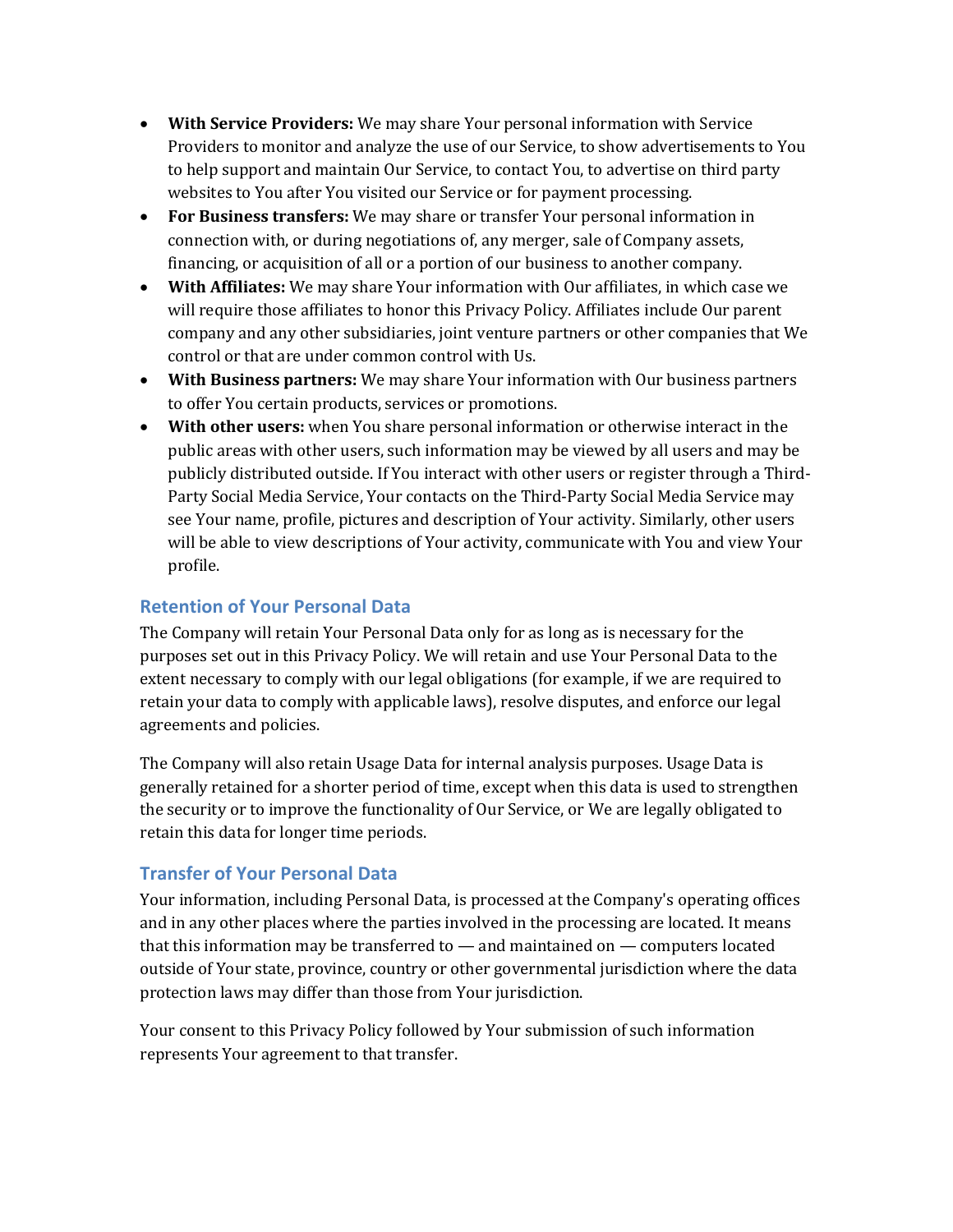The Company will take all steps reasonably necessary to ensure that Your data is treated securely and in accordance with this Privacy Policy and no transfer of Your Personal Data will take place to an organization or a country unless there are adequate controls in place including the security of Your data and other personal information.

### **Disclosure of Your Personal Data**

#### **Business Transactions**

If the Company is involved in a merger, acquisition or asset sale, Your Personal Data may be transferred. We will provide notice before Your Personal Data is transferred and becomes subject to a different Privacy Policy.

#### **Law enforcement**

Under certain circumstances, the Company may be required to disclose Your Personal Data if required to do so by law or in response to valid requests by public authorities (e.g. a court or a government agency).

#### **Other legal requirements**

The Company may disclose Your Personal Data in the good faith belief that such action is necessary to:

- Comply with a legal obligation
- Protect and defend the rights or property of the Company
- Prevent or investigate possible wrongdoing in connection with the Service
- Protect the personal safety of Users of the Service or the public
- Protect against legal liability

### **Security of Your Personal Data**

The security of Your Personal Data is important to Us, but remember that no method of transmission over the Internet, or method of electronic storage is 100% secure. While We strive to use commercially acceptable means to protect Your Personal Data, We cannot guarantee its absolute security.

# Detailed Information on the Processing of Your Personal Data

Service Providers have access to Your Personal Data only to perform their tasks on Our behalf and are obligated not to disclose or use it for any other purpose.

### **Analytics**

We may use third-party Service providers to monitor and analyze the use of our Service.

### **Google Analytics**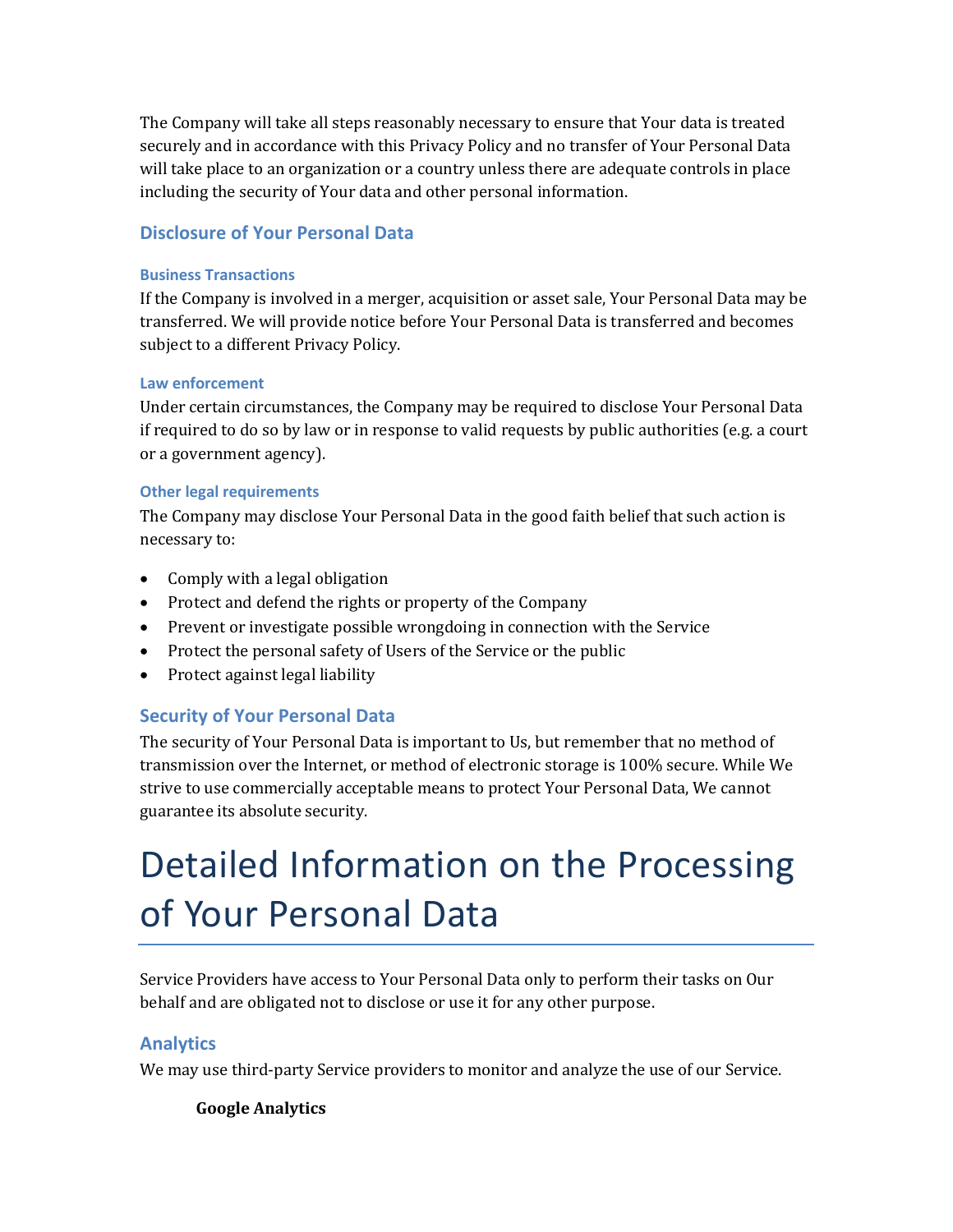Google Analytics is a web analytics service offered by Google that tracks and reports website traffic. Google uses the data collected to track and monitor the use of our Service. This data is shared with other Google services. Google may use the collected data to contextualise and personalise the ads of its own advertising network. You can opt-out of having made your activity on the Service available to Google Analytics by installing the Google Analytics opt-out browser add-on. The add-on prevents the Google Analytics JavaScript  $(ga.js, analytics.js$  and dc.js) from sharing information with Google Analytics about visits activity. For more information on the privacy practices of Google, please visit the Google

## **Email Marketing**

We may use Your Personal Data to contact You with newsletters, marketing or promotional materials and other information that may be of interest to You. You may opt-out of receiving any, or all, of these communications from Us by following the unsubscribe link or instructions provided in any email We send or by contacting Us.

We may use Email Marketing Service Providers to manage and send emails to You.

Privacy Terms web page: https://policies.google.com/privacy?hl=en

#### **Mailchimp**

Mailchimp is an email marketing sending service provided by The Rocket Science Group LLC.

For more information on the privacy practices of Mailchimp, please visit their Privacy policy: https://mailchimp.com/legal/privacy/

## GDPR Privacy

### **Legal Basis for Processing Personal Data under GDPR**

We may process Personal Data under the following conditions:

- **Consent:** You have given Your consent for processing Personal Data for one or more specific purposes.
- Performance of a contract: Provision of Personal Data is necessary for the performance of an agreement with You and/or for any pre-contractual obligations thereof.
- Legal obligations: Processing Personal Data is necessary for compliance with a legal obligation to which the Company is subject.
- Vital interests: Processing Personal Data is necessary in order to protect Your vital interests or of another natural person.
- Public interests: Processing Personal Data is related to a task that is carried out in the public interest or in the exercise of official authority vested in the Company.
- Legitimate interests: Processing Personal Data is necessary for the purposes of the legitimate interests pursued by the Company.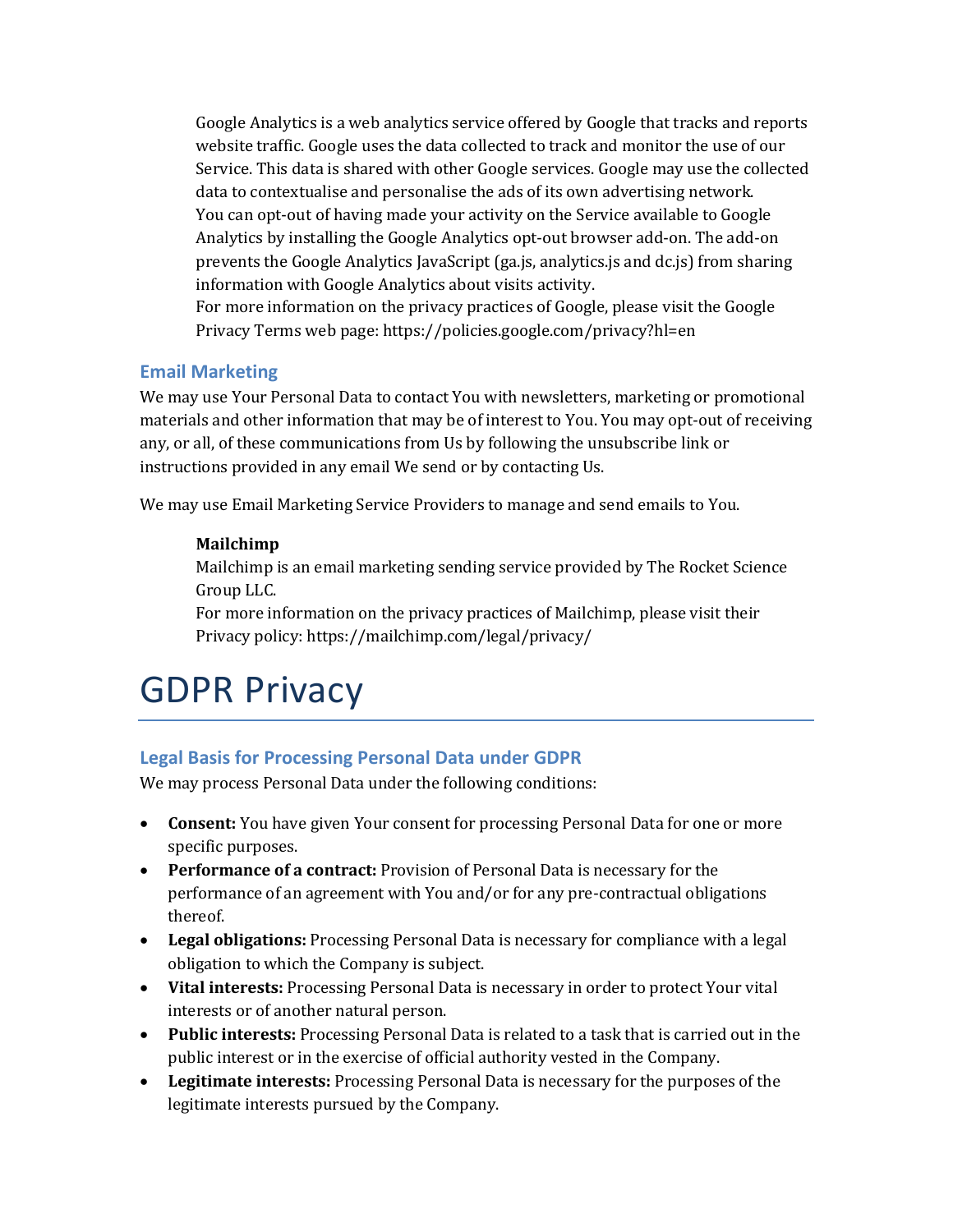In any case, the Company will gladly help to clarify the specific legal basis that applies to the processing, and in particular whether the provision of Personal Data is a statutory or contractual requirement, or a requirement necessary to enter into a contract.

### **Your Rights under the GDPR**

The Company undertakes to respect the confidentiality of Your Personal Data and to guarantee You can exercise Your rights.

You have the right under this Privacy Policy, and by law if You are within the EU, to:

- **Request access to Your Personal Data.** The right to access, update or delete the information We have on You. Whenever made possible, you can access, update or request deletion of Your Personal Data directly within Your account settings section. If you are unable to perform these actions yourself, please contact Us to assist You. This also enables You to receive a copy of the Personal Data We hold about You.
- Request correction of the Personal Data that We hold about You. You have the right to to have any incomplete or inaccurate information We hold about You corrected.
- Object to processing of Your Personal Data. This right exists where We are relying on a legitimate interest as the legal basis for Our processing and there is something about Your particular situation, which makes You want to object to our processing of Your Personal Data on this ground. You also have the right to object where We are processing Your Personal Data for direct marketing purposes.
- **Request erasure of Your Personal Data.** You have the right to ask Us to delete or remove Personal Data when there is no good reason for Us to continue processing it.
- **Request the transfer of Your Personal Data.** We will provide to You, or to a thirdparty You have chosen, Your Personal Data in a structured, commonly used, machinereadable format. Please note that this right only applies to automated information which You initially provided consent for Us to use or where We used the information to perform a contract with You.
- **Withdraw Your consent.** You have the right to withdraw Your consent on using your Personal Data. If You withdraw Your consent, We may not be able to provide You with access to certain specific functionalities of the Service.

### **Exercising of Your GDPR Data Protection Rights**

You may exercise Your rights of access, rectification, cancellation and opposition by contacting Us. Please note that we may ask You to verify Your identity before responding to such requests. If You make a request, We will try our best to respond to You as soon as possible.

You have the right to complain to a Data Protection Authority about Our collection and use of Your Personal Data. For more information, if You are in the European Economic Area (EEA), please contact Your local data protection authority in the EEA.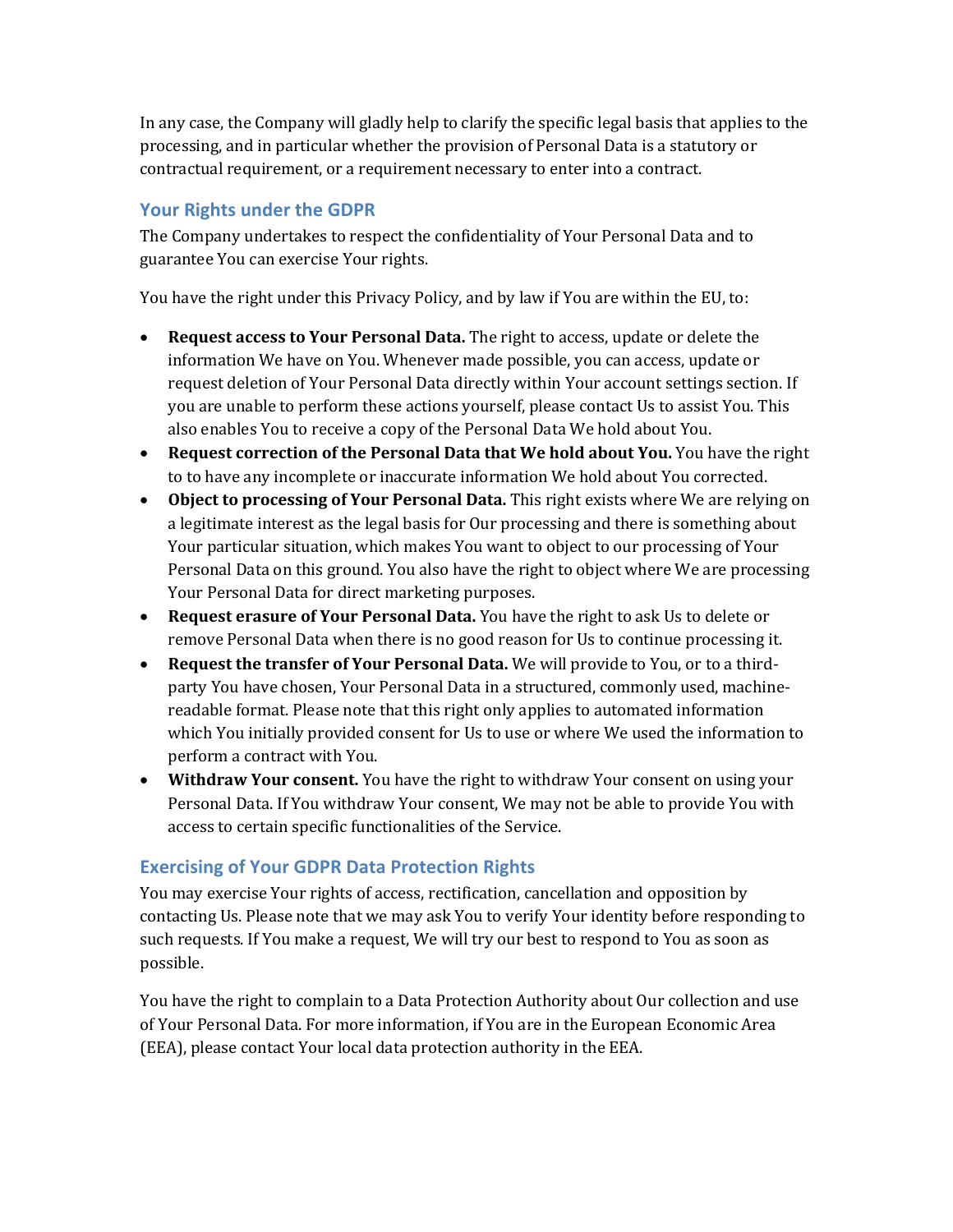## Facebook Fan Page

### **Data Controller for the Facebook Fan Page**

The Company is the Data Controller of Your Personal Data collected while using the Service. As operator of the Facebook Fan Page

(https://www.facebook.com/RightHandCommunications/), the Company and the operator of the social network Facebook are Joint Controllers.

The Company has entered into agreements with Facebook that define the terms for use of the Facebook Fan Page, among other things. These terms are mostly based on the Facebook Terms of Service: https://www.facebook.com/terms.php

Visit the Facebook Privacy Policy https://www.facebook.com/policy.php for more information about how Facebook manages Personal data or contact Facebook online, or by mail: Facebook, Inc. ATTN, Privacy Operations, 1601 Willow Road, Menlo Park, CA 94025, United States.

### **Facebook Insights**

We use the Facebook Insights function in connection with the operation of the Facebook Fan Page and on the basis of the GDPR, in order to obtain anonymized statistical data about Our users.

For this purpose, Facebook places a Cookie on the device of the user visiting Our Facebook Fan Page. Each Cookie contains a unique identifier code and remains active for a period of two years, except when it is deleted before the end of this period.

Facebook receives, records and processes the information stored in the Cookie, especially when the user visits the Facebook services, services that are provided by other members of the Facebook Fan Page and services by other companies that use Facebook services.

For more information on the privacy practices of Facebook, please visit Facebook Privacy Policy here: https://www.facebook.com/full\_data\_use\_policy

# "Do Not Track" Policy as Required by California Online Privacy Protection Act (CalOPPA)

Our Service does not respond to Do Not Track signals.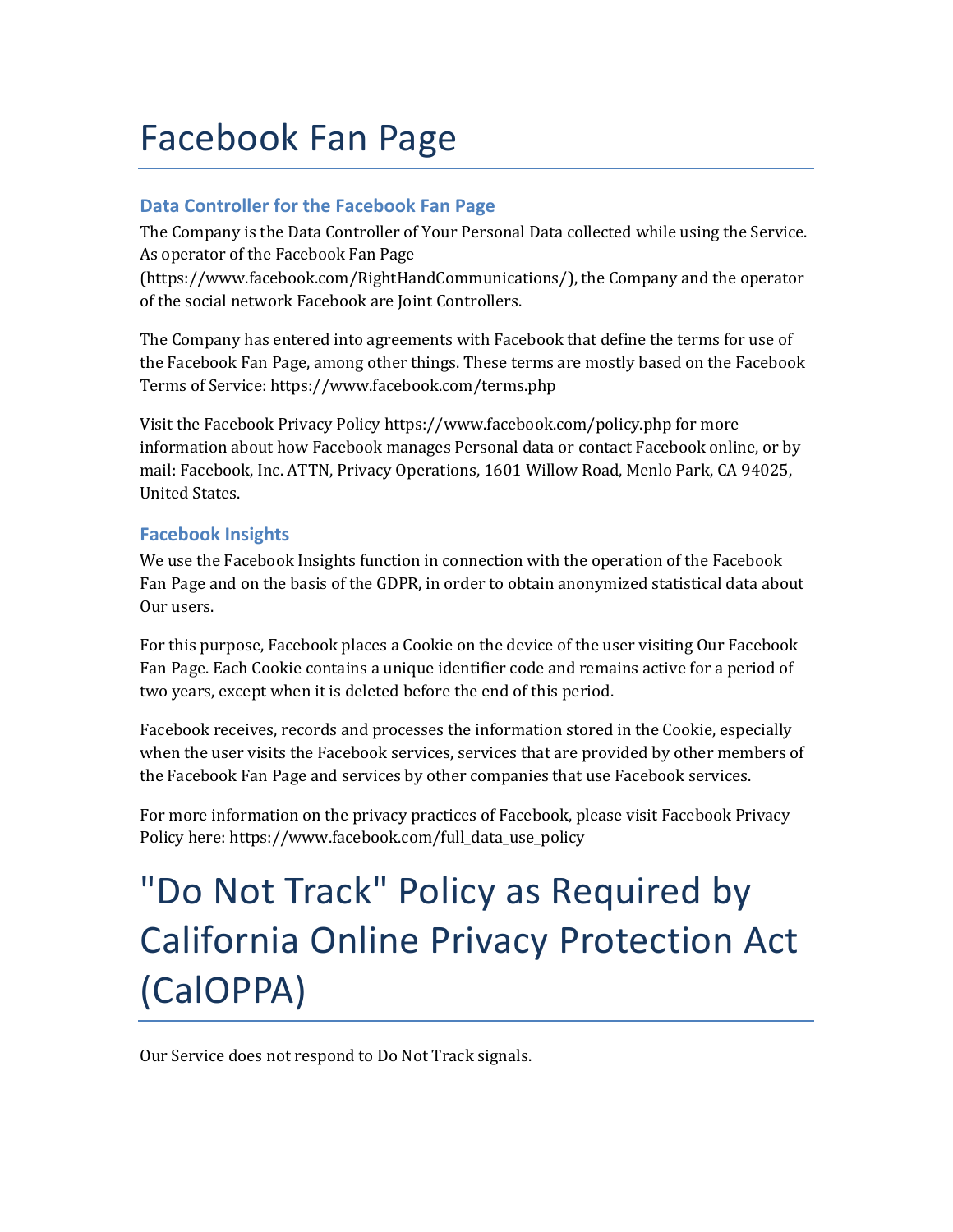However, some third party websites do keep track of Your browsing activities. If You are visiting such websites, You can set Your preferences in Your web browser to inform websites that You do not want to be tracked. You can enable or disable DNT by visiting the preferences or settings page of Your web browser.

# Children's Privacy

Our Service does not address anyone under the age of 13. We do not knowingly collect personally identifiable information from anyone under the age of 13. If You are a parent or guardian and You are aware that Your child has provided Us with Personal Data, please contact Us. If We become aware that We have collected Personal Data from anyone under the age of 13 without verification of parental consent, We take steps to remove that information from Our servers.

We also may limit how We collect, use, and store some of the information of Users between 13 and 18 years old. In some cases, this means We will be unable to provide certain functionality of the Service to these users.

If We need to rely on consent as a legal basis for processing Your information and Your country requires consent from a parent, We may require Your parent's consent before We collect and use that information.

## Links to Other Websites

Our Service may contain links to other websites that are not operated by Us. If You click on a third party link, You will be directed to that third party's site. We strongly advise You to review the Privacy Policy of every site You visit.

We have no control over and assume no responsibility for the content, privacy policies or practices of any third party sites or services.

## Changes to this Privacy Policy

We may update our Privacy Policy from time to time. We will notify You of any changes by posting the new Privacy Policy on this page.

We will let You know via email and/or a prominent notice on Our Service, prior to the change becoming effective and update the "Last updated" date at the top of this Privacy Policy.